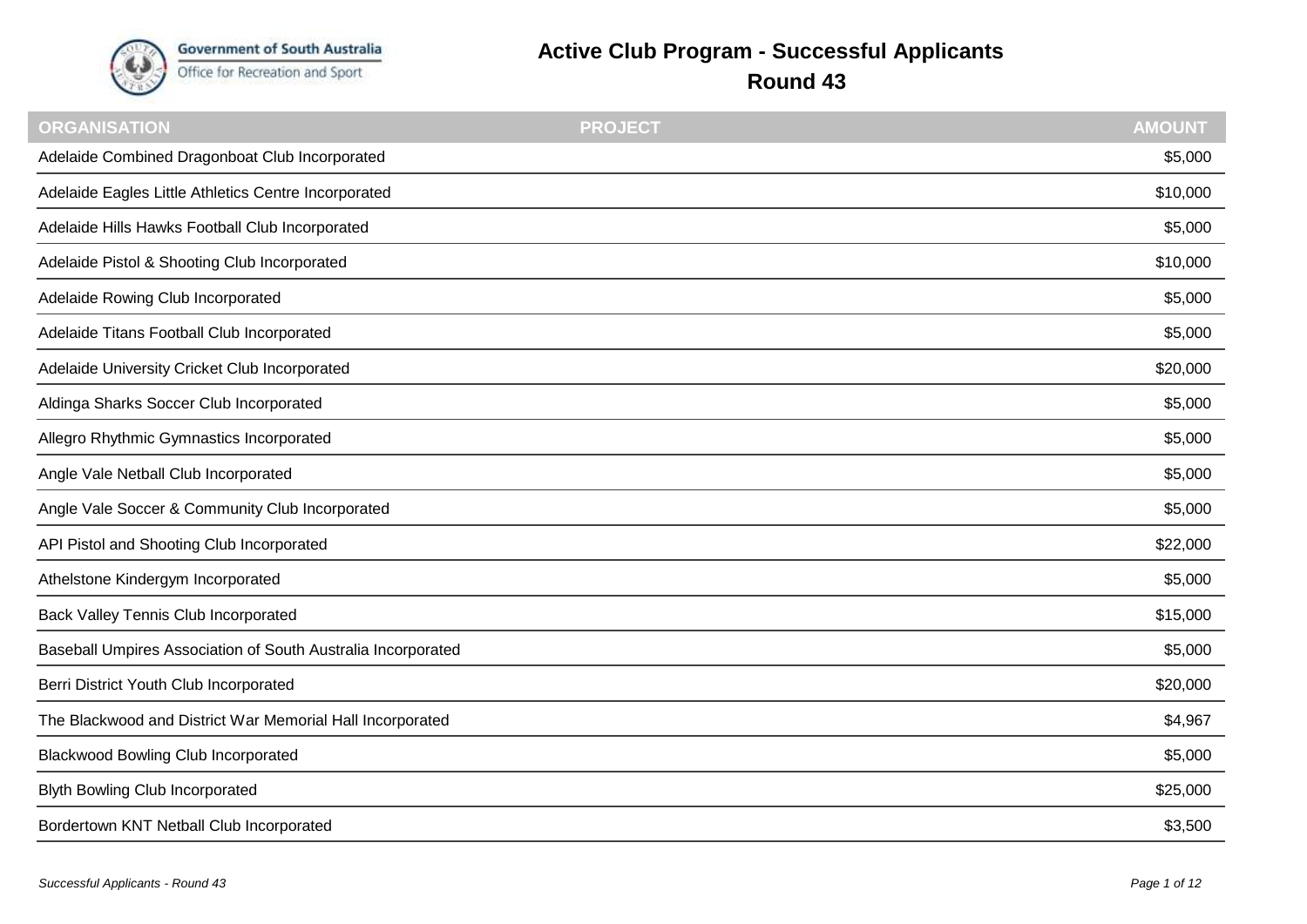| <b>AMOUNT</b><br><b>PROJECT</b> |  |
|---------------------------------|--|
| \$5,000                         |  |
| \$25,000                        |  |
| \$8,800                         |  |
| \$5,000                         |  |
| \$15,000                        |  |
| \$15,000                        |  |
| \$5,000                         |  |
| \$22,500                        |  |
| \$25,000                        |  |
| \$5,000                         |  |
| \$5,000                         |  |
| \$5,000                         |  |
| \$5,000                         |  |
| \$4,991                         |  |
| \$4,000                         |  |
| \$5,000                         |  |
| \$5,000                         |  |
| \$3,299                         |  |
| \$5,000                         |  |
| \$3,920                         |  |
| \$5,000                         |  |
| \$8,486                         |  |
| \$4,500                         |  |
|                                 |  |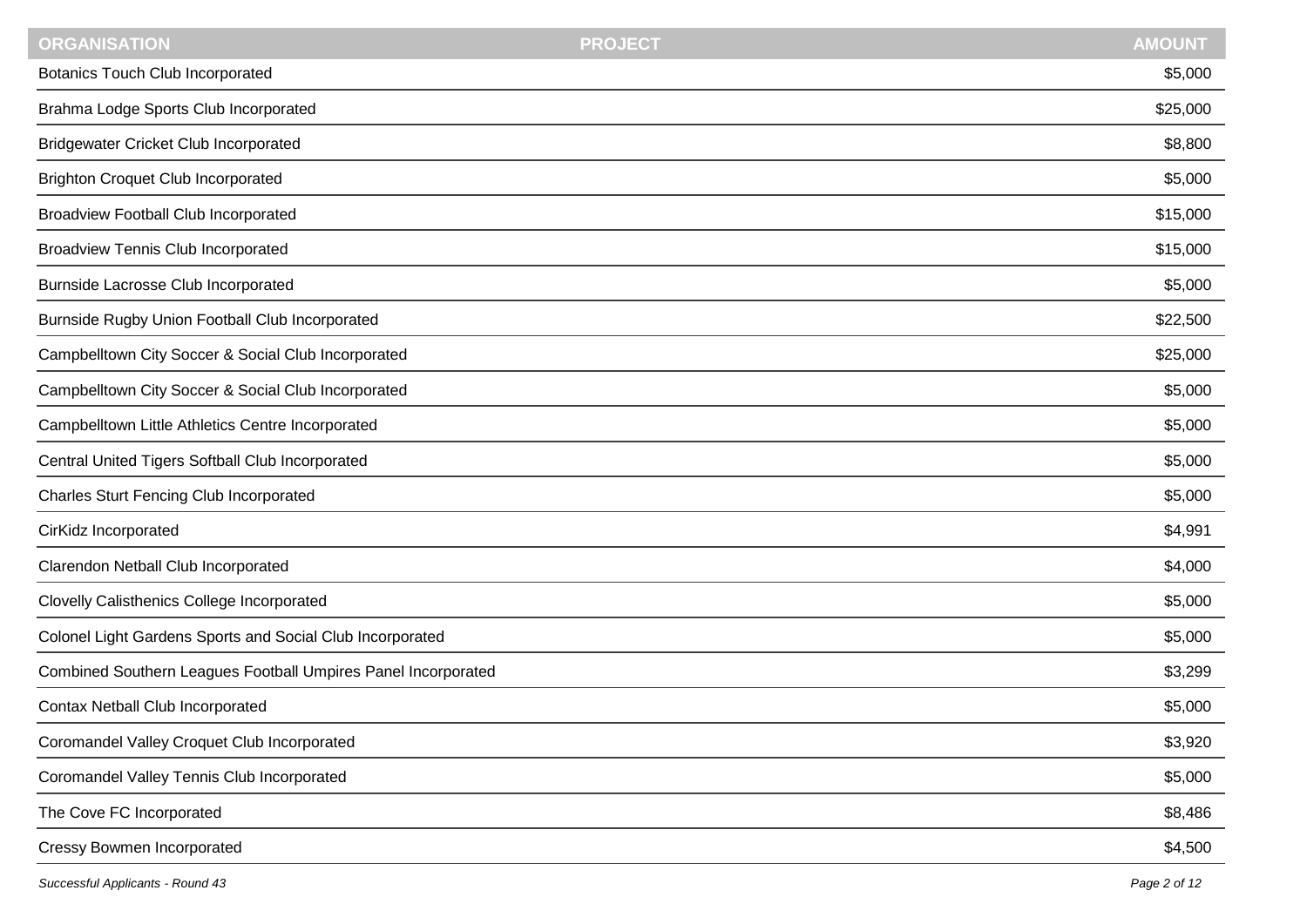| Cumberland United Womens Football Club Incorporated<br>\$5,000<br>Cumberland United Womens Football Club Incorporated<br>\$6,120<br>The Cummins Gymnastics Club Incorporated<br>\$5,000<br>\$5,000<br>Darts SA Incorporated<br>Eastern Park Football Club Incorporated<br>\$5,000<br>Emo 'Ya M'mbondo of South Australia Incorporated<br>\$4,820<br>Encounter Bay Bowling Club Incorporated<br>\$3,000<br>Encounter Bay Football Club Incorporated<br>\$4,000<br>Enfield Harriers Amateur Athletic Club Incorporated<br>\$5,000<br>\$3,800<br>Findon Skid Kids Incorporated<br>Flagstaff Hill Tennis Club Incorporated<br>\$11,113<br>The Flinders University Underwater Club Incorporated<br>\$5,000<br>Fortus Team Boxing Gym Incorporated<br>\$5,000<br>Frances Bowling Club Incorporated<br>\$2,000<br>Freeling Cricket Club Incorporated<br>\$5,000<br>Gawler BMX Club Incorporated<br>\$24,842<br>Gawler River Pony Club Incorporated<br>\$17,000<br><b>GLC Airport Community Limited</b><br>\$25,000<br>Gleeson Football Club Incorporated<br>\$5,000<br>Glencoe Football Club Incorporated<br>\$21,614<br><b>Glenelg District Cricket Club Incorporated</b><br>\$4,477<br><b>Glenelg District Cricket Club Incorporated</b><br>\$4,496 | <b>ORGANISATION</b>                        | <b>PROJECT</b> | <b>AMOUNT</b> |
|------------------------------------------------------------------------------------------------------------------------------------------------------------------------------------------------------------------------------------------------------------------------------------------------------------------------------------------------------------------------------------------------------------------------------------------------------------------------------------------------------------------------------------------------------------------------------------------------------------------------------------------------------------------------------------------------------------------------------------------------------------------------------------------------------------------------------------------------------------------------------------------------------------------------------------------------------------------------------------------------------------------------------------------------------------------------------------------------------------------------------------------------------------------------------------------------------------------------------------------------|--------------------------------------------|----------------|---------------|
|                                                                                                                                                                                                                                                                                                                                                                                                                                                                                                                                                                                                                                                                                                                                                                                                                                                                                                                                                                                                                                                                                                                                                                                                                                                |                                            |                |               |
|                                                                                                                                                                                                                                                                                                                                                                                                                                                                                                                                                                                                                                                                                                                                                                                                                                                                                                                                                                                                                                                                                                                                                                                                                                                |                                            |                |               |
|                                                                                                                                                                                                                                                                                                                                                                                                                                                                                                                                                                                                                                                                                                                                                                                                                                                                                                                                                                                                                                                                                                                                                                                                                                                |                                            |                |               |
|                                                                                                                                                                                                                                                                                                                                                                                                                                                                                                                                                                                                                                                                                                                                                                                                                                                                                                                                                                                                                                                                                                                                                                                                                                                |                                            |                |               |
|                                                                                                                                                                                                                                                                                                                                                                                                                                                                                                                                                                                                                                                                                                                                                                                                                                                                                                                                                                                                                                                                                                                                                                                                                                                |                                            |                |               |
|                                                                                                                                                                                                                                                                                                                                                                                                                                                                                                                                                                                                                                                                                                                                                                                                                                                                                                                                                                                                                                                                                                                                                                                                                                                |                                            |                |               |
|                                                                                                                                                                                                                                                                                                                                                                                                                                                                                                                                                                                                                                                                                                                                                                                                                                                                                                                                                                                                                                                                                                                                                                                                                                                |                                            |                |               |
|                                                                                                                                                                                                                                                                                                                                                                                                                                                                                                                                                                                                                                                                                                                                                                                                                                                                                                                                                                                                                                                                                                                                                                                                                                                |                                            |                |               |
|                                                                                                                                                                                                                                                                                                                                                                                                                                                                                                                                                                                                                                                                                                                                                                                                                                                                                                                                                                                                                                                                                                                                                                                                                                                |                                            |                |               |
|                                                                                                                                                                                                                                                                                                                                                                                                                                                                                                                                                                                                                                                                                                                                                                                                                                                                                                                                                                                                                                                                                                                                                                                                                                                |                                            |                |               |
|                                                                                                                                                                                                                                                                                                                                                                                                                                                                                                                                                                                                                                                                                                                                                                                                                                                                                                                                                                                                                                                                                                                                                                                                                                                |                                            |                |               |
|                                                                                                                                                                                                                                                                                                                                                                                                                                                                                                                                                                                                                                                                                                                                                                                                                                                                                                                                                                                                                                                                                                                                                                                                                                                |                                            |                |               |
|                                                                                                                                                                                                                                                                                                                                                                                                                                                                                                                                                                                                                                                                                                                                                                                                                                                                                                                                                                                                                                                                                                                                                                                                                                                |                                            |                |               |
|                                                                                                                                                                                                                                                                                                                                                                                                                                                                                                                                                                                                                                                                                                                                                                                                                                                                                                                                                                                                                                                                                                                                                                                                                                                |                                            |                |               |
|                                                                                                                                                                                                                                                                                                                                                                                                                                                                                                                                                                                                                                                                                                                                                                                                                                                                                                                                                                                                                                                                                                                                                                                                                                                |                                            |                |               |
|                                                                                                                                                                                                                                                                                                                                                                                                                                                                                                                                                                                                                                                                                                                                                                                                                                                                                                                                                                                                                                                                                                                                                                                                                                                |                                            |                |               |
|                                                                                                                                                                                                                                                                                                                                                                                                                                                                                                                                                                                                                                                                                                                                                                                                                                                                                                                                                                                                                                                                                                                                                                                                                                                |                                            |                |               |
|                                                                                                                                                                                                                                                                                                                                                                                                                                                                                                                                                                                                                                                                                                                                                                                                                                                                                                                                                                                                                                                                                                                                                                                                                                                |                                            |                |               |
|                                                                                                                                                                                                                                                                                                                                                                                                                                                                                                                                                                                                                                                                                                                                                                                                                                                                                                                                                                                                                                                                                                                                                                                                                                                |                                            |                |               |
|                                                                                                                                                                                                                                                                                                                                                                                                                                                                                                                                                                                                                                                                                                                                                                                                                                                                                                                                                                                                                                                                                                                                                                                                                                                |                                            |                |               |
|                                                                                                                                                                                                                                                                                                                                                                                                                                                                                                                                                                                                                                                                                                                                                                                                                                                                                                                                                                                                                                                                                                                                                                                                                                                |                                            |                |               |
|                                                                                                                                                                                                                                                                                                                                                                                                                                                                                                                                                                                                                                                                                                                                                                                                                                                                                                                                                                                                                                                                                                                                                                                                                                                |                                            |                |               |
|                                                                                                                                                                                                                                                                                                                                                                                                                                                                                                                                                                                                                                                                                                                                                                                                                                                                                                                                                                                                                                                                                                                                                                                                                                                | Glenelg Surf Life Saving Club Incorporated |                | \$21,500      |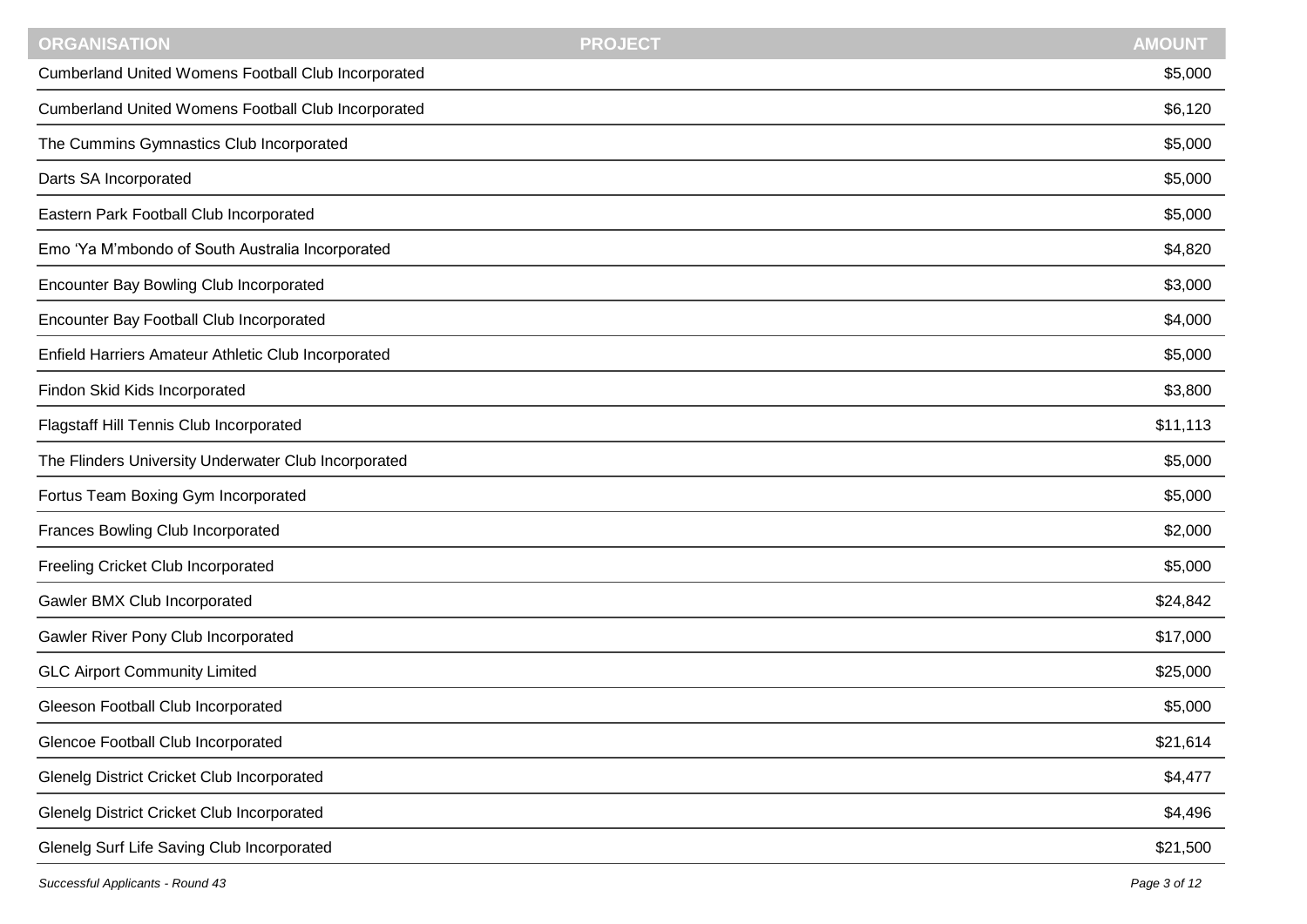| <b>ORGANISATION</b>                                                  | <b>PROJECT</b> | <b>AMOUNT</b> |
|----------------------------------------------------------------------|----------------|---------------|
| Golden Grove Central Districts Baseball Club Incorporated            |                | \$4,000       |
| Golden Grove Netball Club Incorporated                               |                | \$4,850       |
| Grange Royals Hockey Club Incorporated                               |                | \$5,000       |
| <b>Grange Uniting Netball Club Incorporated</b>                      |                | \$20,000      |
| <b>Grange Uniting Netball Club Incorporated</b>                      |                | \$5,000       |
| Greenacres Football Club Incorporated                                |                | \$17,000      |
| Greenacres Tennis Club Incorporated                                  |                | \$5,000       |
| Girl Guides South Australia Incorporated                             |                | \$5,000       |
| Girl Guides South Australia Incorporated                             |                | \$2,844       |
| Happy Valley B.M.X. Club Incorporated                                |                | \$3,857       |
| Henley & Grange Swimming Club Incorporated                           |                | \$3,956       |
| Henley Water Polo Club Incorporated                                  |                | \$5,000       |
| HOOPS 4 Life Basketball Incorporated                                 |                | \$5,000       |
| Hope Valley Bowling and Community Club Incorporated                  |                | \$5,000       |
| Hope Valley Sporting Club Incorporated                               |                | \$25,000      |
| The Hope Valley Tennis and Netball Club Incorporated                 |                | \$23,000      |
| Houghton Inglewood and Hermitage Soldiers Memorial Park Incorporated |                | \$5,000       |
| Hyde Park Croquet Club Incorporated                                  |                | \$4,500       |
| Immanuel Piranhas Swim Club Incorporated                             |                | \$24,000      |
| Ingle Farm Falcons Softball Club Incorporated                        |                | \$5,000       |
| Ingle Farm Little Athletics Centre Incorporated                      |                | \$4,500       |
| International Clay Target Club Incorporated                          |                | \$25,000      |
| Irish Australians Gaelic Football Club (Adelaide) Incorporated       |                | \$4,000       |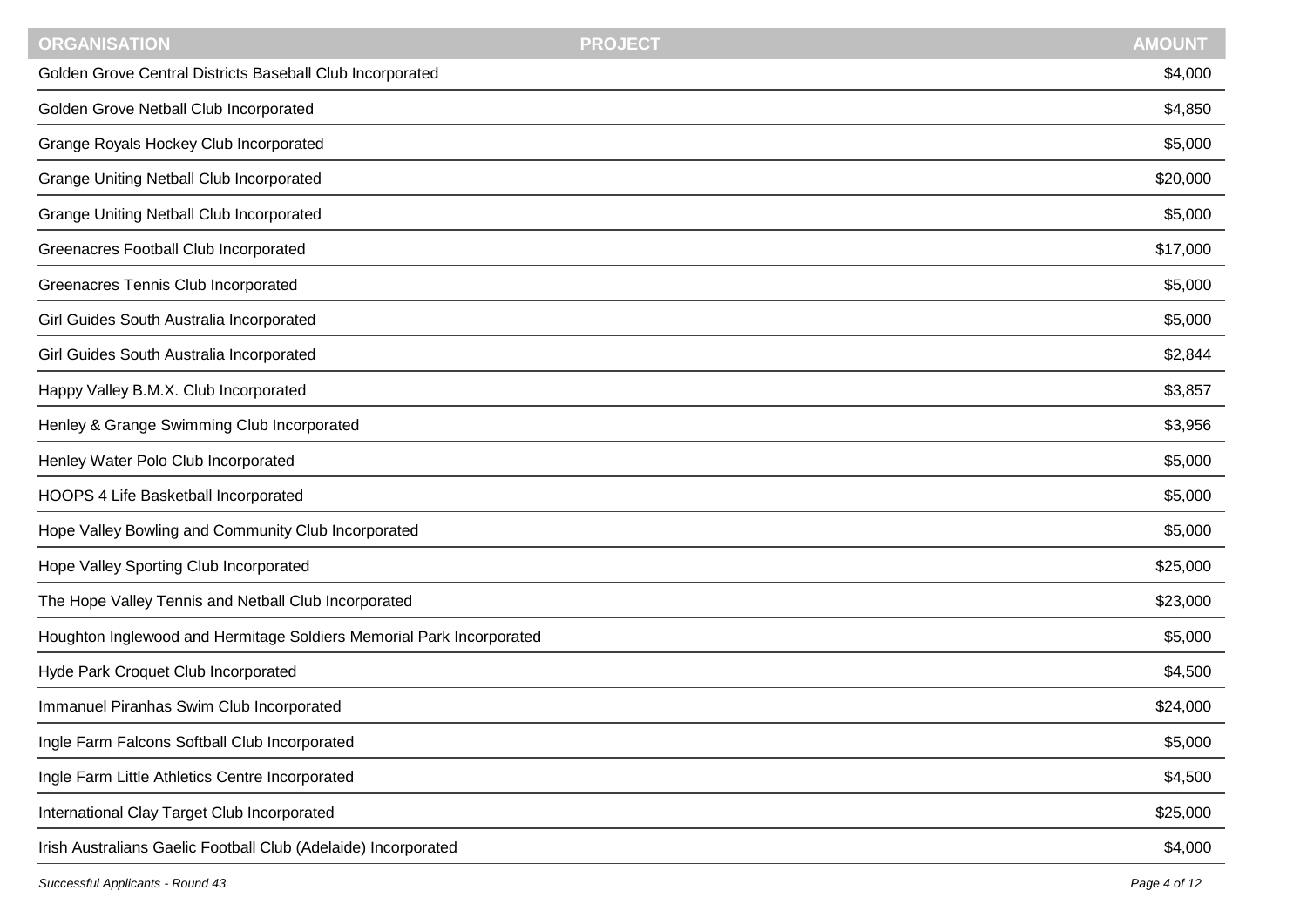| Ironbank Cherry Gardens Football Club Incorporated<br>\$19,305<br>Ironbank Cherry Gardens Football Club Incorporated<br>\$3,838<br>Ironclad Academy of The Sword Incorporated<br>\$5,000<br>The Italian Pensioners of Thebarton and Suburbs Incorporated<br>\$3,000<br>John Wesley Tennis Club Incorporated<br>\$4,400<br><b>JudoSA</b><br>\$5,000<br>The Kalangadoo Netball Club Incorporated<br>\$4,500<br>Kapunda Tennis Club Incorporated<br>\$25,000<br>Karadinga Sports & Recreation Centre Incorporated<br>\$5,000<br>Koongawa Sporting Bodies Incorporated<br>\$24,000<br>Lameroo Bowling Club Incorporated<br>\$5,000<br>Lameroo Sports Club Incorporated<br>\$10,000<br>Lobethal Cricket Club Incorporated<br>\$10,050<br>Lobethal Netball Club Incorporated<br>\$5,000<br>Lobethal Tennis Club Incorporated<br>\$4,935<br>Lobethal Tennis Club Incorporated<br>\$5,000<br>Lolly Jar Circus Incorporated<br>\$5,000<br>M.C. Roller Girls Incorporated<br>\$5,000<br>The Maiwand Soccer Club Incorporated<br>\$5,000<br>\$5,000<br>Mallee Football League Incorporated<br>Marananga Tennis Club Incorporated<br>\$25,000<br>Marion Croquet Club Incorporated<br>\$5,000<br>Marion Football Club Incorporated<br>\$5,000 | <b>ORGANISATION</b> | <b>PROJECT</b> | <b>AMOUNT</b> |
|----------------------------------------------------------------------------------------------------------------------------------------------------------------------------------------------------------------------------------------------------------------------------------------------------------------------------------------------------------------------------------------------------------------------------------------------------------------------------------------------------------------------------------------------------------------------------------------------------------------------------------------------------------------------------------------------------------------------------------------------------------------------------------------------------------------------------------------------------------------------------------------------------------------------------------------------------------------------------------------------------------------------------------------------------------------------------------------------------------------------------------------------------------------------------------------------------------------------------------|---------------------|----------------|---------------|
|                                                                                                                                                                                                                                                                                                                                                                                                                                                                                                                                                                                                                                                                                                                                                                                                                                                                                                                                                                                                                                                                                                                                                                                                                                  |                     |                |               |
|                                                                                                                                                                                                                                                                                                                                                                                                                                                                                                                                                                                                                                                                                                                                                                                                                                                                                                                                                                                                                                                                                                                                                                                                                                  |                     |                |               |
|                                                                                                                                                                                                                                                                                                                                                                                                                                                                                                                                                                                                                                                                                                                                                                                                                                                                                                                                                                                                                                                                                                                                                                                                                                  |                     |                |               |
|                                                                                                                                                                                                                                                                                                                                                                                                                                                                                                                                                                                                                                                                                                                                                                                                                                                                                                                                                                                                                                                                                                                                                                                                                                  |                     |                |               |
|                                                                                                                                                                                                                                                                                                                                                                                                                                                                                                                                                                                                                                                                                                                                                                                                                                                                                                                                                                                                                                                                                                                                                                                                                                  |                     |                |               |
|                                                                                                                                                                                                                                                                                                                                                                                                                                                                                                                                                                                                                                                                                                                                                                                                                                                                                                                                                                                                                                                                                                                                                                                                                                  |                     |                |               |
|                                                                                                                                                                                                                                                                                                                                                                                                                                                                                                                                                                                                                                                                                                                                                                                                                                                                                                                                                                                                                                                                                                                                                                                                                                  |                     |                |               |
|                                                                                                                                                                                                                                                                                                                                                                                                                                                                                                                                                                                                                                                                                                                                                                                                                                                                                                                                                                                                                                                                                                                                                                                                                                  |                     |                |               |
|                                                                                                                                                                                                                                                                                                                                                                                                                                                                                                                                                                                                                                                                                                                                                                                                                                                                                                                                                                                                                                                                                                                                                                                                                                  |                     |                |               |
|                                                                                                                                                                                                                                                                                                                                                                                                                                                                                                                                                                                                                                                                                                                                                                                                                                                                                                                                                                                                                                                                                                                                                                                                                                  |                     |                |               |
|                                                                                                                                                                                                                                                                                                                                                                                                                                                                                                                                                                                                                                                                                                                                                                                                                                                                                                                                                                                                                                                                                                                                                                                                                                  |                     |                |               |
|                                                                                                                                                                                                                                                                                                                                                                                                                                                                                                                                                                                                                                                                                                                                                                                                                                                                                                                                                                                                                                                                                                                                                                                                                                  |                     |                |               |
|                                                                                                                                                                                                                                                                                                                                                                                                                                                                                                                                                                                                                                                                                                                                                                                                                                                                                                                                                                                                                                                                                                                                                                                                                                  |                     |                |               |
|                                                                                                                                                                                                                                                                                                                                                                                                                                                                                                                                                                                                                                                                                                                                                                                                                                                                                                                                                                                                                                                                                                                                                                                                                                  |                     |                |               |
|                                                                                                                                                                                                                                                                                                                                                                                                                                                                                                                                                                                                                                                                                                                                                                                                                                                                                                                                                                                                                                                                                                                                                                                                                                  |                     |                |               |
|                                                                                                                                                                                                                                                                                                                                                                                                                                                                                                                                                                                                                                                                                                                                                                                                                                                                                                                                                                                                                                                                                                                                                                                                                                  |                     |                |               |
|                                                                                                                                                                                                                                                                                                                                                                                                                                                                                                                                                                                                                                                                                                                                                                                                                                                                                                                                                                                                                                                                                                                                                                                                                                  |                     |                |               |
|                                                                                                                                                                                                                                                                                                                                                                                                                                                                                                                                                                                                                                                                                                                                                                                                                                                                                                                                                                                                                                                                                                                                                                                                                                  |                     |                |               |
|                                                                                                                                                                                                                                                                                                                                                                                                                                                                                                                                                                                                                                                                                                                                                                                                                                                                                                                                                                                                                                                                                                                                                                                                                                  |                     |                |               |
|                                                                                                                                                                                                                                                                                                                                                                                                                                                                                                                                                                                                                                                                                                                                                                                                                                                                                                                                                                                                                                                                                                                                                                                                                                  |                     |                |               |
|                                                                                                                                                                                                                                                                                                                                                                                                                                                                                                                                                                                                                                                                                                                                                                                                                                                                                                                                                                                                                                                                                                                                                                                                                                  |                     |                |               |
|                                                                                                                                                                                                                                                                                                                                                                                                                                                                                                                                                                                                                                                                                                                                                                                                                                                                                                                                                                                                                                                                                                                                                                                                                                  |                     |                |               |
|                                                                                                                                                                                                                                                                                                                                                                                                                                                                                                                                                                                                                                                                                                                                                                                                                                                                                                                                                                                                                                                                                                                                                                                                                                  |                     |                |               |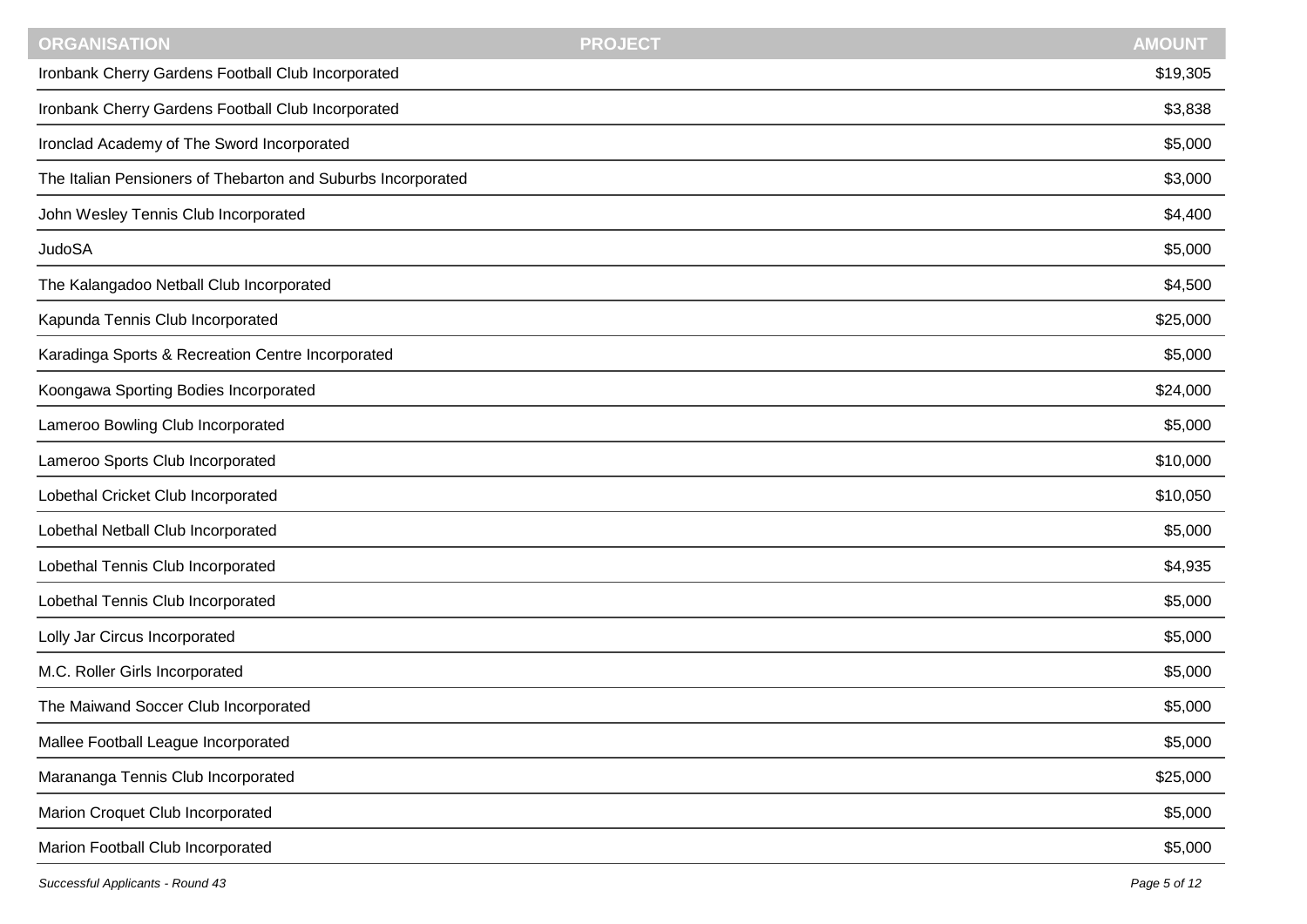| <b>AMOUNT</b><br><b>PROJECT</b> |
|---------------------------------|
| \$5,000                         |
| \$5,000                         |
| \$25,000                        |
| \$3,300                         |
| \$1,960                         |
| \$21,200                        |
| \$3,000                         |
| \$3,996                         |
| \$5,000                         |
| \$5,000                         |
| \$5,000                         |
| \$5,000                         |
| \$23,000                        |
| \$5,000                         |
| \$17,750                        |
| \$24,180                        |
| \$25,000                        |
| \$7,005                         |
| \$13,340                        |
| \$8,386                         |
| \$5,000                         |
| \$5,000                         |
| \$5,000                         |
|                                 |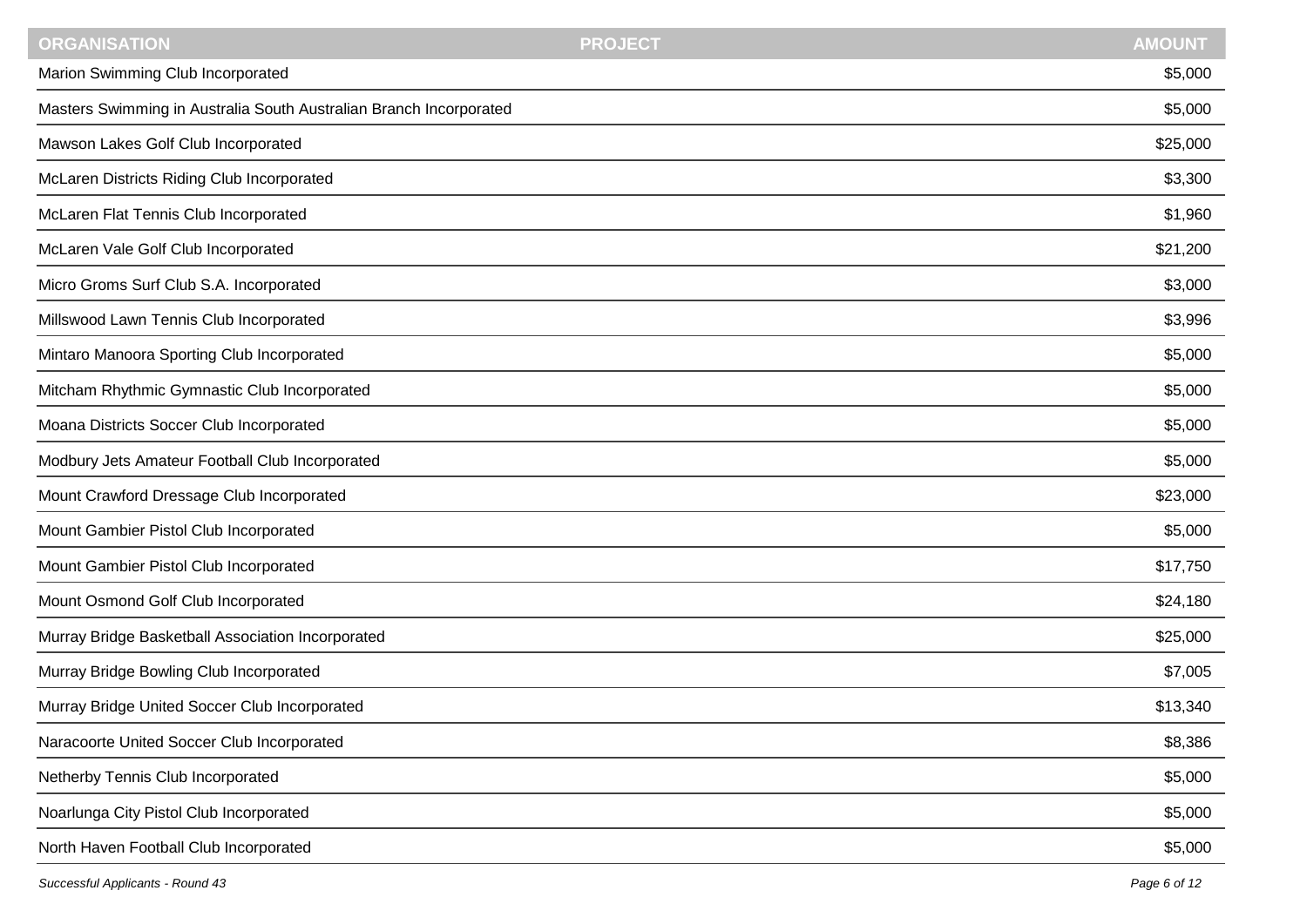| <b>PROJECT</b> | <b>AMOUNT</b> |
|----------------|---------------|
|                | \$5,000       |
|                | \$5,000       |
|                | \$5,000       |
|                | \$3,000       |
|                | \$25,000      |
|                | \$5,000       |
|                | \$5,000       |
|                | \$18,478      |
|                | \$5,000       |
|                | \$24,000      |
|                | \$5,000       |
|                | \$5,000       |
|                | \$2,500       |
|                | \$5,000       |
|                | \$5,000       |
|                | \$4,000       |
|                | \$5,000       |
|                | \$4,449       |
|                | \$25,000      |
|                | \$17,750      |
|                | \$14,908      |
|                | \$5,000       |
|                | \$6,483       |
|                |               |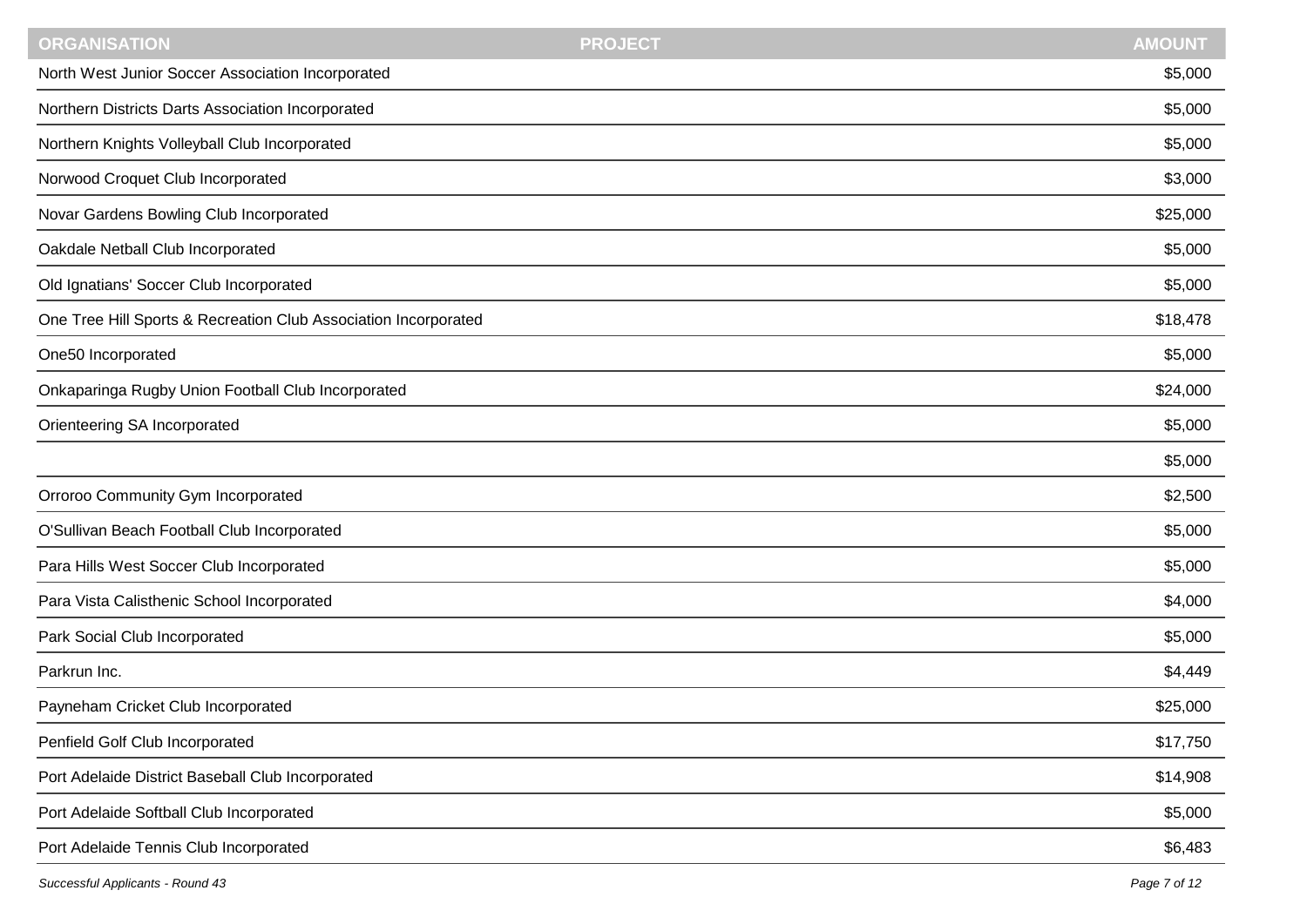| <b>AMOUNT</b><br><b>ORGANISATION</b><br><b>PROJECT</b>       |          |
|--------------------------------------------------------------|----------|
| Port Augusta Football League Incorporated                    | \$5,000  |
| Port Augusta Tennis Association Incorporated                 | \$13,000 |
| Port Elliot Bowling Club Incorporated                        | \$15,000 |
| Port Lincoln Gymnastics Club Incorporated                    | \$10,766 |
| Port Noarlunga Cricket Club Incorporated                     | \$5,000  |
| Port Noarlunga Soldiers' Memorial Bowling Green Incorporated | \$20,551 |
| Port Pirie Regional Gymnastics Academy Incorporated          | \$4,732  |
| Powerblades Dragonboat Racing Club Incorporated              | \$3,500  |
| Prospect and Enfield Kindergym Incorporated                  | \$3,900  |
| Reade Park Croquet Club Incorporated                         | \$1,350  |
| Reynella - Braeview School of Calisthenics Incorporated      | \$5,000  |
| Reynella Smallbore & Air Rifle Club Incorporated             | \$5,000  |
| Riverton Bowling Club Incorporated                           | \$5,000  |
| Road Runners Softball Club Incorporated                      | \$5,000  |
| Robertstown Bowling Club Incorporated                        | \$4,840  |
| Rockabellas Roller Derby League Incorporated                 | \$5,000  |
| Roxby Downs Golf Club Incorporated                           | \$12,000 |
| Roxby Downs Junior Football Association Incorporated         | \$4,500  |
| Roxby Downs Riding Club Incorporated                         | \$18,000 |
| Roxby Downs Volleyball Association Incorporated              | \$5,000  |
| South Australian Athletic League Incorporated                | \$5,000  |
| South Australian Districts Netball Association Incorporated  | \$5,000  |
| South Australian Masters Squash Association Incorporated     | \$3,000  |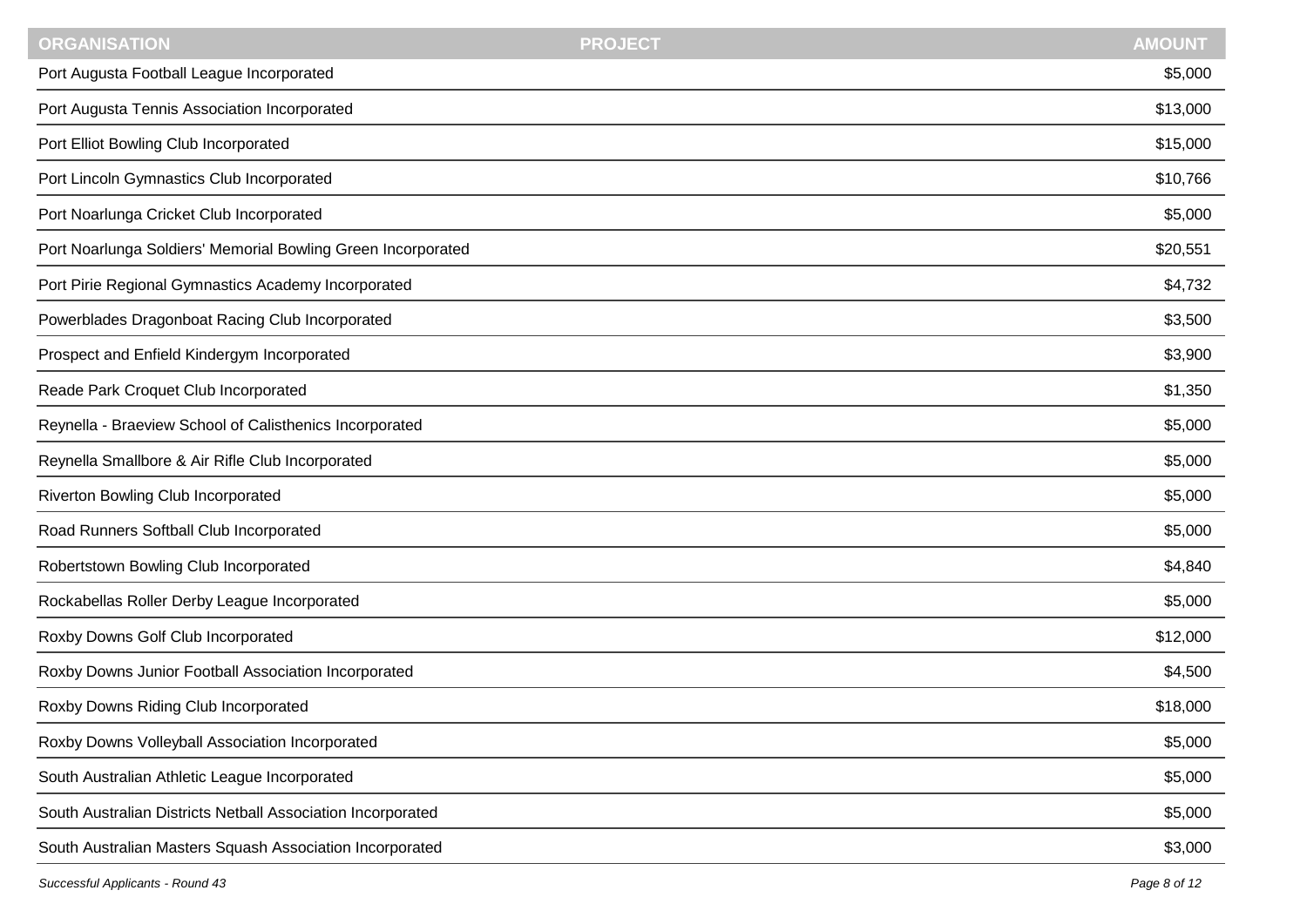| South Australia Seniors Cricket Association Incorporated<br>\$5,000<br>St. Peters Tennis and Netball Club Incorporated<br>\$5,000<br>\$4,700<br>Salisbury Tennis Club Incorporated |  |
|------------------------------------------------------------------------------------------------------------------------------------------------------------------------------------|--|
|                                                                                                                                                                                    |  |
|                                                                                                                                                                                    |  |
|                                                                                                                                                                                    |  |
| Salisbury United Soccer Club Incorporated<br>\$4,890                                                                                                                               |  |
| Sandy Creek Cricket Club Incorporated<br>\$5,000                                                                                                                                   |  |
| Sapphires Netball Club Incorporated<br>\$4,702                                                                                                                                     |  |
| Scotch College South Australia Cycling Club Incorporated<br>\$5,000                                                                                                                |  |
| The Scout Association of Australia, South Australian Branch Incorporated<br>\$24,000                                                                                               |  |
| The Scout Association of Australia, South Australian Branch Incorporated<br>\$2,500                                                                                                |  |
| The Scout Association of Australia, South Australian Branch Incorporated<br>\$3,530                                                                                                |  |
| The Scout Association of Australia, South Australian Branch Incorporated<br>\$7,875                                                                                                |  |
| The Scout Association of Australia, South Australian Branch Incorporated<br>\$5,000                                                                                                |  |
| The Scout Association of Australia, South Australian Branch Incorporated<br>\$5,000                                                                                                |  |
| The Scout Association of Australia, South Australian Branch Incorporated<br>\$4,000                                                                                                |  |
| The Scout Association of Australia, South Australian Branch Incorporated<br>\$11,500                                                                                               |  |
| Seacliff Community Recreation Association Incorporated<br>\$19,229                                                                                                                 |  |
| Serbian Sport Association "SRBIJA" Incorporated<br>\$4,500                                                                                                                         |  |
| Smithfield Sports and Social Club Incorporated<br>\$5,000                                                                                                                          |  |
| Somerton Park Tennis Club Incorporated<br>\$21,010                                                                                                                                 |  |
| Somerton Park Tennis Club Incorporated<br>\$5,000                                                                                                                                  |  |
| South Adelaide Basketball Club Incorporated<br>\$5,000                                                                                                                             |  |
| The Southern District Cricket Club Incorporated<br>\$25,000                                                                                                                        |  |
| Southern Districts Baseball Club Incorporated<br>\$2,000                                                                                                                           |  |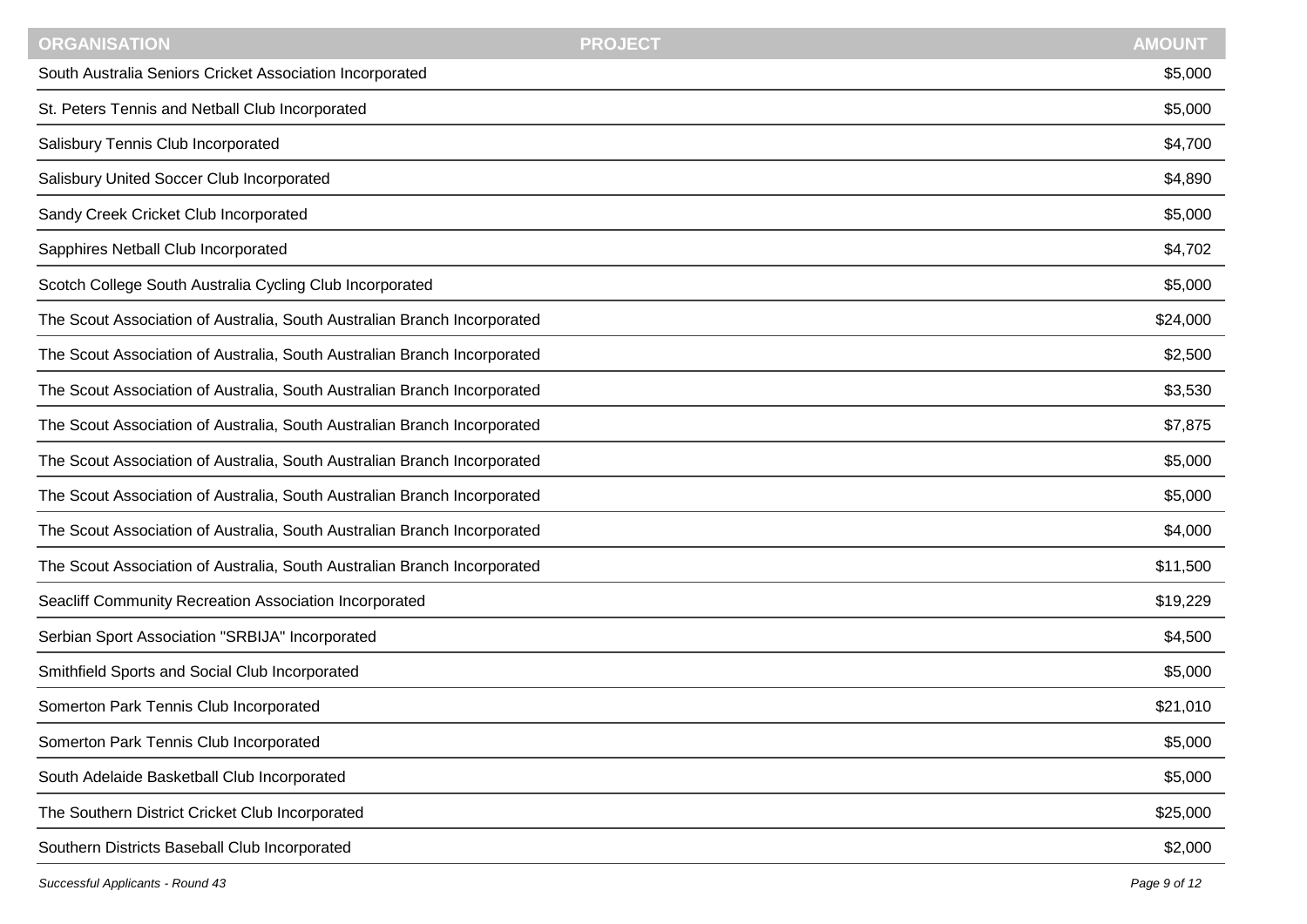| <b>ORGANISATION</b>                                                                                                                                                 | <b>PROJECT</b> | <b>AMOUNT</b> |
|---------------------------------------------------------------------------------------------------------------------------------------------------------------------|----------------|---------------|
| Southern Table Tennis Incorporated                                                                                                                                  |                | \$3,000       |
| St. Peter's Old Collegians' Badminton Club Incorporated                                                                                                             |                | \$5,000       |
| Strathalbyn Tennis Club Incorporated                                                                                                                                |                | \$5,000       |
| <b>Sturt Bowling Club Incorporated</b>                                                                                                                              |                | \$3,000       |
| The Sturt Pistol and Shooting Club Incorporated                                                                                                                     |                | \$4,500       |
| The Sturt Softball Club Incorporated                                                                                                                                |                | \$5,000       |
| Tailem Bend Netball Club Incorporated                                                                                                                               |                | \$5,000       |
| Tango Netball Club Incorporated                                                                                                                                     |                | \$5,000       |
| Tea Tree Gully Amateur Swimming Club Incorporated                                                                                                                   |                | \$4,000       |
| Tea Tree Gully Athletics Centre Incorporated                                                                                                                        |                | \$2,218       |
| Tea Tree Gully Athletics Centre Incorporated                                                                                                                        |                | \$8,782       |
| Tea Tree Gully City Soccer Club Incorporating Fairview Park Junior Soccer<br>Club, Golden Grove Soccer Club and Golden Grove Sports and Social Club<br>Incorporated |                | \$5,000       |
| Tea Tree Gully Kingfishers Masters Swimming Incorporated                                                                                                            |                | \$5,000       |
| Tea Tree Gully Sportsman's Club Incorporated                                                                                                                        |                | \$15,000      |
| Tea Tree Gully Volleyball Association Incorporated                                                                                                                  |                | \$5,000       |
| Tigers Rugby League Club Incorporated                                                                                                                               |                | \$3,500       |
| <b>Tornado Association Incorporated</b>                                                                                                                             |                | \$4,920       |
| Trinity Gardens Soldiers Memorial Tennis Club Incorporated                                                                                                          |                | \$2,000       |
| Two Wells District Tennis Club Incorporated                                                                                                                         |                | \$3,000       |
| Two Wells Equestrian & Pony Club Incorporated                                                                                                                       |                | \$5,000       |
| United Softball Club Incorporated                                                                                                                                   |                | \$5,000       |
| Unley Amateur Swimming Club Incorporated                                                                                                                            |                | \$4,700       |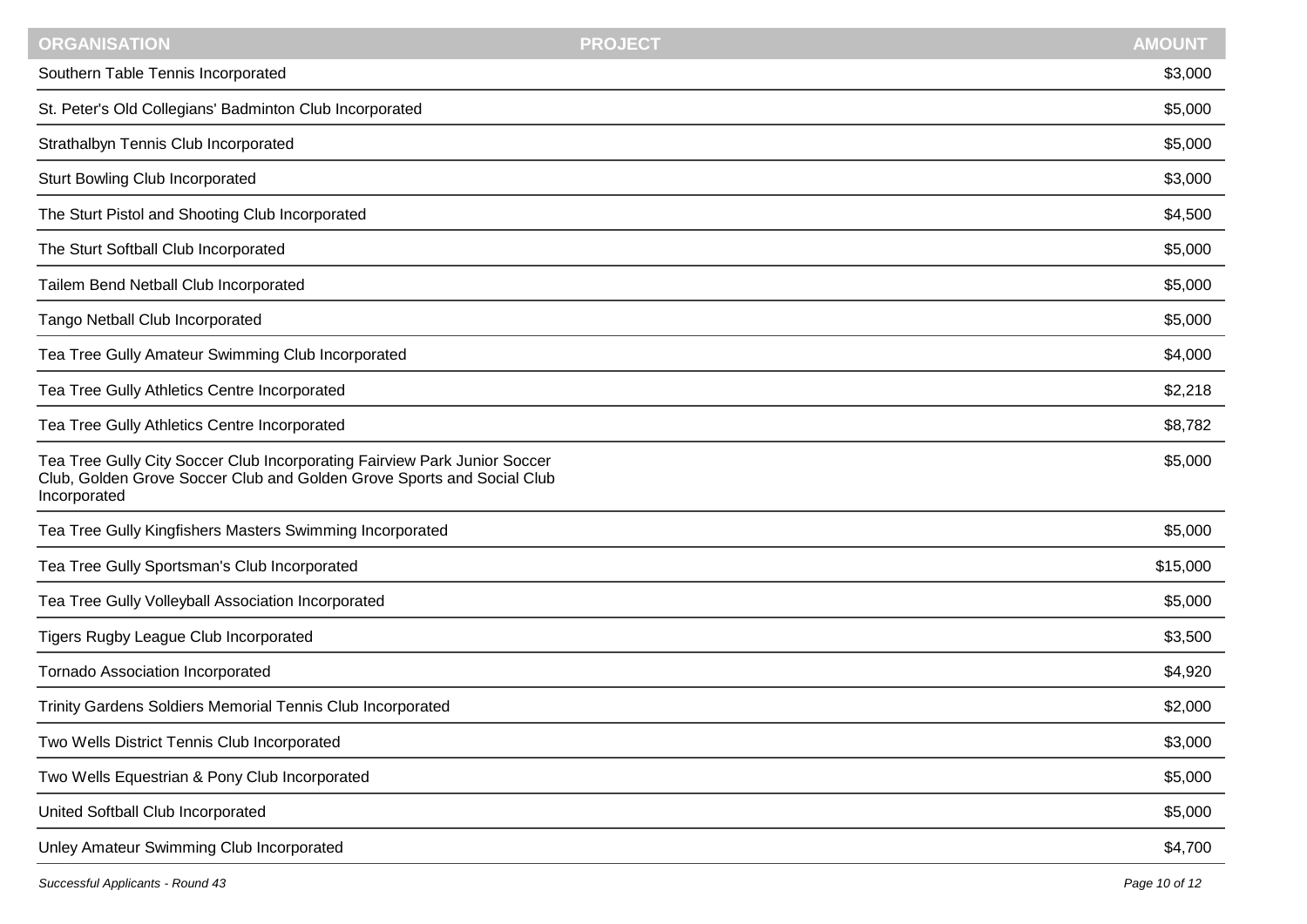| <b>ORGANISATION</b>                                               | <b>PROJECT</b> | <b>AMOUNT</b> |
|-------------------------------------------------------------------|----------------|---------------|
| Unley Park Lawn Tennis Incorporated                               |                | \$4,500       |
| Valley View Tennis Club Incorporated                              |                | \$5,000       |
| Waddikee Warramboo Cricket Club Incorporated                      |                | \$15,000      |
| Waddikee Warramboo Cricket Club Incorporated                      |                | \$5,000       |
| Wakeboard South Australia Incorporated                            |                | \$5,000       |
| Wallaroo Basketball Club Incorporated                             |                | \$4,500       |
| W.A.P.I.D. Swim Incorporated                                      |                | \$5,000       |
| West Augusta Cricket Club Incorporated                            |                | \$2,500       |
| West Croydon Hawks Football Club Incorporated                     |                | \$5,000       |
| West Gambier Football Club Incorporated                           |                | \$25,000      |
| West Torrens Baseball Club Incorporated                           |                | \$5,000       |
| West Torrens District Cricket Club Incorporated                   |                | \$20,599      |
| West Torrens Lacrosse Sports Club Incorporated                    |                | \$5,000       |
| Western Border Football League Incorporated                       |                | \$4,900       |
| Westwood Football Club Incorporated                               |                | \$5,000       |
| The Willunga Cricket Club Incorporated                            |                | \$5,750       |
| Willunga Netball Club Incorporated                                |                | \$20,691      |
| Woodville City Soccer Club Incorporated                           |                | \$4,000       |
| Woodville District Cricket Club Incorporated                      |                | \$4,750       |
| Woodville Lacrosse Club Incorporated                              |                | \$5,000       |
| Woodville South Junior Football Club Incorporated                 |                | \$5,000       |
| Woodville South Sports & Community Club Incorporated              |                | \$2,070       |
| Young Men's Christian Association of South Australia Incorporated |                | \$2,000       |